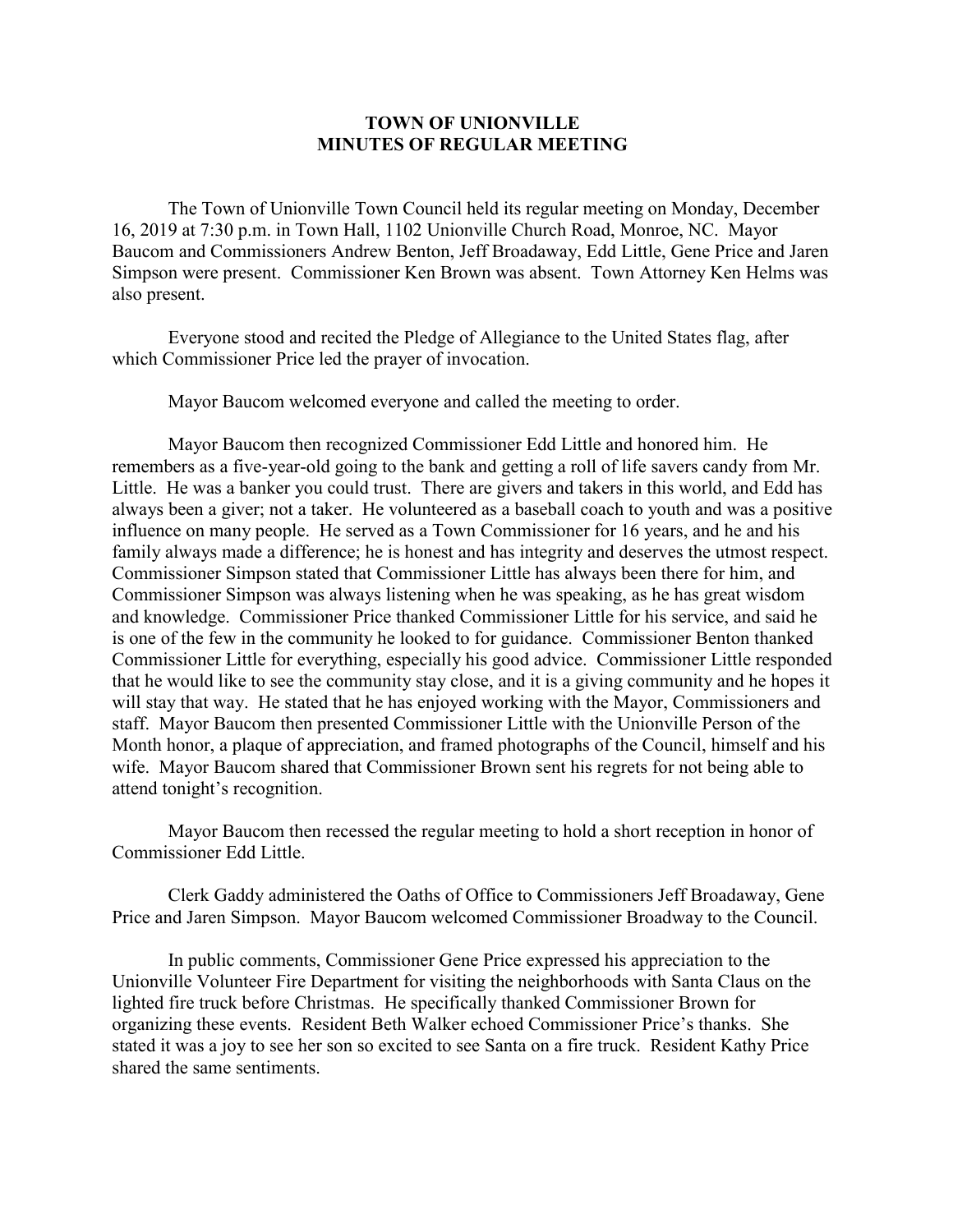Upon motion duly made by Gene Price, seconded by Andrew Benton, Council unanimously approved the minutes of the November 18, 2019 public hearing and regular meeting.

Mayor Baucom recognized Budget and Finance Officer Darrell Baucom, who reviewed the Financial Report. He stated that the Balance Sheet shows a cash balance of almost \$3,000,000. In Budget vs Actual, the Town is under on Income due to timing issues. In Expenses, Contributions are ahead of budget; insurance and Professional Fees are under budget overall \$27,000. Overall, the Town is ahead of budget \$12,000. In Transactions by Account, there is nothing big. On December 11, the Town received franchise taxes of \$64,000. In Pending Bills, he included a computer upgrade from Windows 7 to Windows 10 for Quick Books, and is sharing that cost with the Town, as he has done in the past. He also has a bill from Board of Elections for \$5,554. Upon motion duly made by Andrew Benton, seconded by Gene Price, Council unanimously approved payment of pending bills, including the Board of Elections bill.

Mayor Baucom recognized Mr. Jimmy Hanna with J. B. Watson & Co. regarding the audit report. Mr. Hanna thanked the Town for allowing them to perform the annual audit. He distributed copies of the audit report to the Council and Clerk. On Page 23, the Income and Expense Statement compares budget versus actual for fiscal year ending June 30, 2019. Revenues exceeded expenses \$33,971, which is \$46,800 less than last year's profit, based on large contributions to American Legion and Volunteer Fire Department, which reduced net income. Page 2 shows a fund balance of \$2,950,000, an increase of \$133,979. Page 3 shows the Balance Sheet showing assets and liabilities of the Town as of June 30, 2019. Spendable cash is \$2,885,984. The Town is very strong financially; there is no debt. The Town must report on the Balance Sheet your share of the state's pension liability. The Town had a very strong audit; there were no problems. His only comment is the segregation of duties since it is such a small organization, so no one person has access to records and the accounts. There are no negative comments. Page 27 is a new schedule which shows Expenditures of Federal and State Awards due to the \$50,000 grant given through the Town to the Volunteer Fire Department. On the Financial Statement Comparison page, he took key numbers on this year's audit comparing to June 30, 2018 and June 30, 2017. The fund balance state average is 81.6%; Town of Unionville's is 728%. The Town has a very strong financial position. The tax collection rated compared to other towns your size in North Carolina is very good. There is also a report of all towns in our category comparing them to Unionville. The Town has a strong financial position and there was no trouble with the audit. There were no questions for Mr. Hanna. Upon motion duly made by Jaren Simpson, seconded by Andrew Benton, Council unanimously approved the 2019 audit as submitted by J. B. Watson & Company.

Mayor Baucom recognized Mr. Patrick Niland, Union County Assistant Manager. Mr. Niland stated that he has served as Assistant County Manager since April 2019 and previously was Town of Wingate's Manager. He has been on both sides of the discussion. Union is one of two counties in the state that assesses a fire fee. Every district using the fee had maxed out their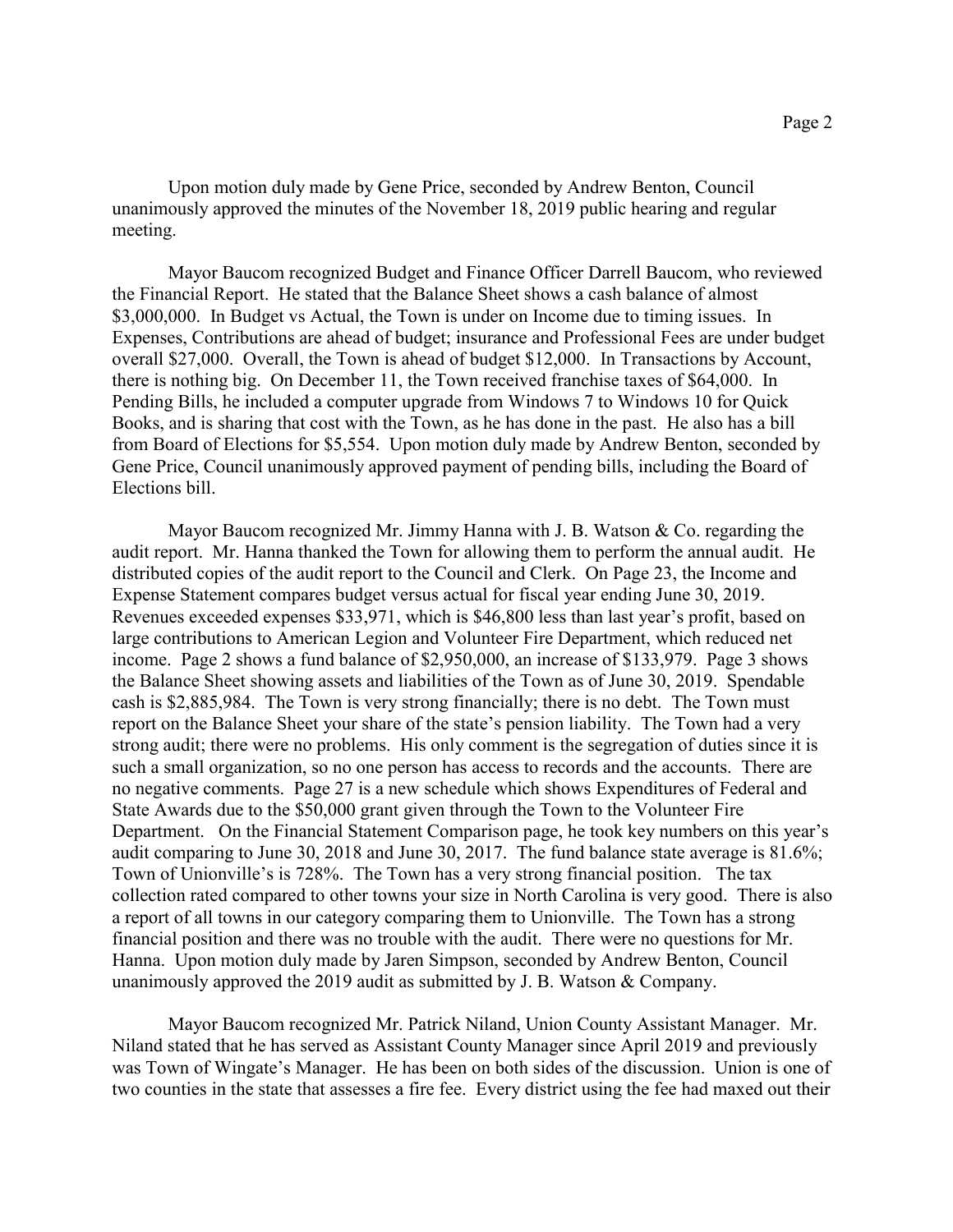fee three years ago. So, they took money from the county's general fund and subsidized. Union County has been looking at this for 10-15 years, and there is no easy solution. The Board of Commissioners settled on split fire funding—urban funding of 80/20 and rural funding of 60/40. They looked at the tax base, and Unionville falls in the rural rate. For rural, 60 percent of funding would come from the district and 40 percent from the general fire subsidy. This keeps rates lower. Urban areas would use the 80/20 ratio. To change from a fire fee to a fire tax, the county must have approval from the municipalities. He distributed maps and a resolution. Unionville and Bakers fire service areas are in the Town of Unionville municipal limits. The majority of the Town is located in the Unionville VFD fire service area. This resolution will allow the county to collect taxes in both districts. Bakers would be at an 80/20 ratio and Unionville would be at a 60/40 ratio. Union County is asking that Town of Unionville approve this resolution. Fairview and Wingate have already approved the resolution. Mayor Baucom made inquiry as to whether the new tax rate on a \$240,000 home would equate to what is being paid now with the fire fee. Mr. Niland stated that currently, they are charging \$100 for a home valued from \$100,000 - \$1,000,000. The new rate will be based upon valuation of a home. This is not a new tax; it will simply replace the old fee and gets us more in line with other districts. Mayor Baucom made inquiry as to how the Unionville rate compares to other areas of the county. Mr. Niland stated that this has a good deal of value and Unionville Volunteer Fire Department does a great job. We will have one of the most comparative rates in the county. Mayor Baucom made inquiry as to the next step. The County Board of Commissioners have approved this fee and directed staff to visit the municipalities for municipal consent. They will advertise and conduct a public hearing, which will take approximately four months. Mayor Baucom stated that he has discussed it with Fire Chief Ken Brown, and he feels it is a fair deal for the fire department. Tax Collector Gaddy made inquiry as to who collects the tax. Mr. Niland stated that Union County will collect and distribute the tax. Commissioner Simpson made inquiry as to whether the County Commissioners have authority over this. Mr. Niland stated that the fire chief will submit a budget and the commissioners will submita budget, and the Commissioners set the rate annually. The goal is to stabilize the tax rate for a 10-year period. Commissioner Simpson made inquiry as to whether there would never be another fire fee in the county. Mr. Niland said that is the intent. Upon motion duly made by Andrew Benton, seconded by Jeff Broadaway, Council unanimously approved the resolution, a copy of which is appended to these minutes. Mr. Niland thanked the Council for hearing him tonight.

Mayor Baucom recognized Mr. Reid Helms with Crime Stoppers. He has been with Crime Stoppers since 1981 and has organized the barbecue for 28 years. It's the only fundraiser they have. Dr. Paul Helms began Crime Stoppers on July 9, 1981. Of the 100 counties in the state, Union and Mecklenburg are the only two that pay \$5,000 for tips about violent crimes. All informants remain anonymous. Several convictions have been made as a result of this opportunity. Mayor Baucom made inquiry as to what other municipalities are giving. Mr. Helms stated they give \$300-\$1,000. Commissioner Simpson made inquiry as to whether Mr. Helms is visiting all county municipalities. Mr. Helms stated he has just begun to visit them and will go to the western part of the county next year. Upon motion duly made by Jeff